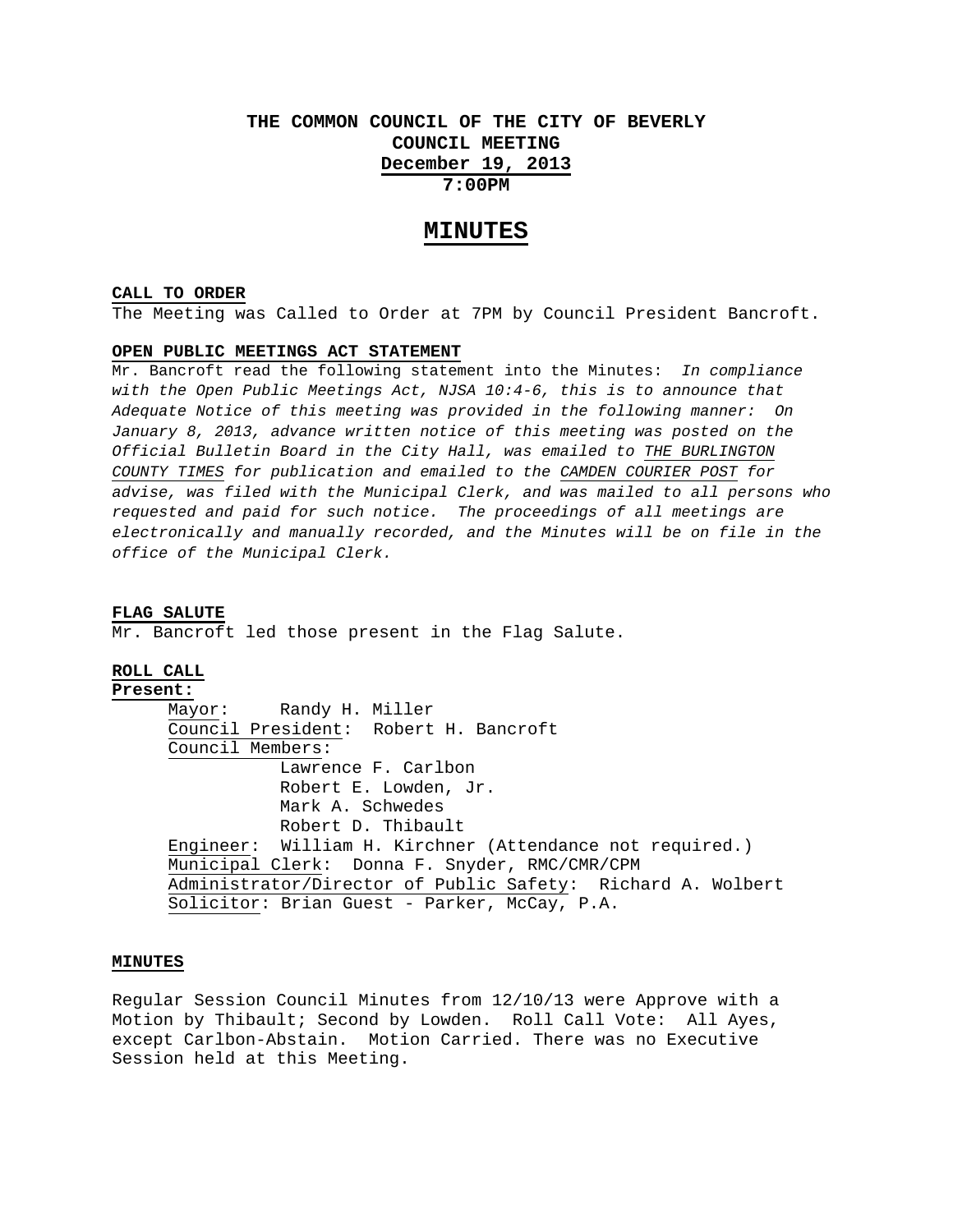### **RESOLUTIONS**

## **RESOLUTION 2013-178**

A Resolution opposing the Route 13 Bridge Partners LP Industrial Incinerator Project in Bristol Township, Pennsylvania. Upon clarification by Administrator Wolbert, Motion to Approve by Thibault; Second by Carlbon. Roll Call Vote – All Ayes. Motion Carried.

## **RESOLUTION 2013-179**

A Resolution, with authorization by the Division of Local Government Services relative to their 2013 Transitional Aid Memorandum of Understanding with the City of Beverly, approving in accordance with the Beverly City Employee Manual, the buyback of 40 Vacation Hours for employees James Boettger, Dan Schoen, and Sheldon Merritt as outlined below, with Certification of Funds by the Beverly City CFO.

| Police       | James Boettger  | \$36.3341/hr. | \$1,453.36 |
|--------------|-----------------|---------------|------------|
| Public Works | Sheldon Merritt | 14.55/hr.     | 582.00     |
| Public Works | Dan Schoen      | 19.01/hr.     | 760.40     |

Upon review, Motion to Approve by Thibault; Second by Schwedes. Roll Call Vote – All Ayes. Motion Carried.

#### **RESOLTION 2013-180**

A Resolution awarding bid for the **"Rehabilitation of Playgrounds: Talbot Hall and Farnum Parks Project"** to **Gower's, Inc.**,384 Eayrestown Road, Southampton, NJ 08088 in the base bid amount of \$82,230.00 with funding via the 2012 Burlington County Municipal Parks Development Program Grant, with Certification of Funds by the Beverly City CFO. It was noted that Mr. Wolbert will be inspecting the sites. Motion to Approve by Thibault; Second by Schwedes. Roll Call Vote – All Ayes. Motion Carried.

#### **RESOLUTION 2013-181**

A Resolution approving a new Mercantile License to Mark R. VanSciver, doing business as **"MVS Supply Co., LLC"** to be located at 424 Cooper Street, Store 1, Beverly, NJ 08010, Block 1161/Lot 5, with all required fees being paid, pending Zoning approval and all other Prior Approval requirements. Motion to Approve by Thibault; Second by Carlbon. Roll Call Vote – All Ayes. Motion Carried.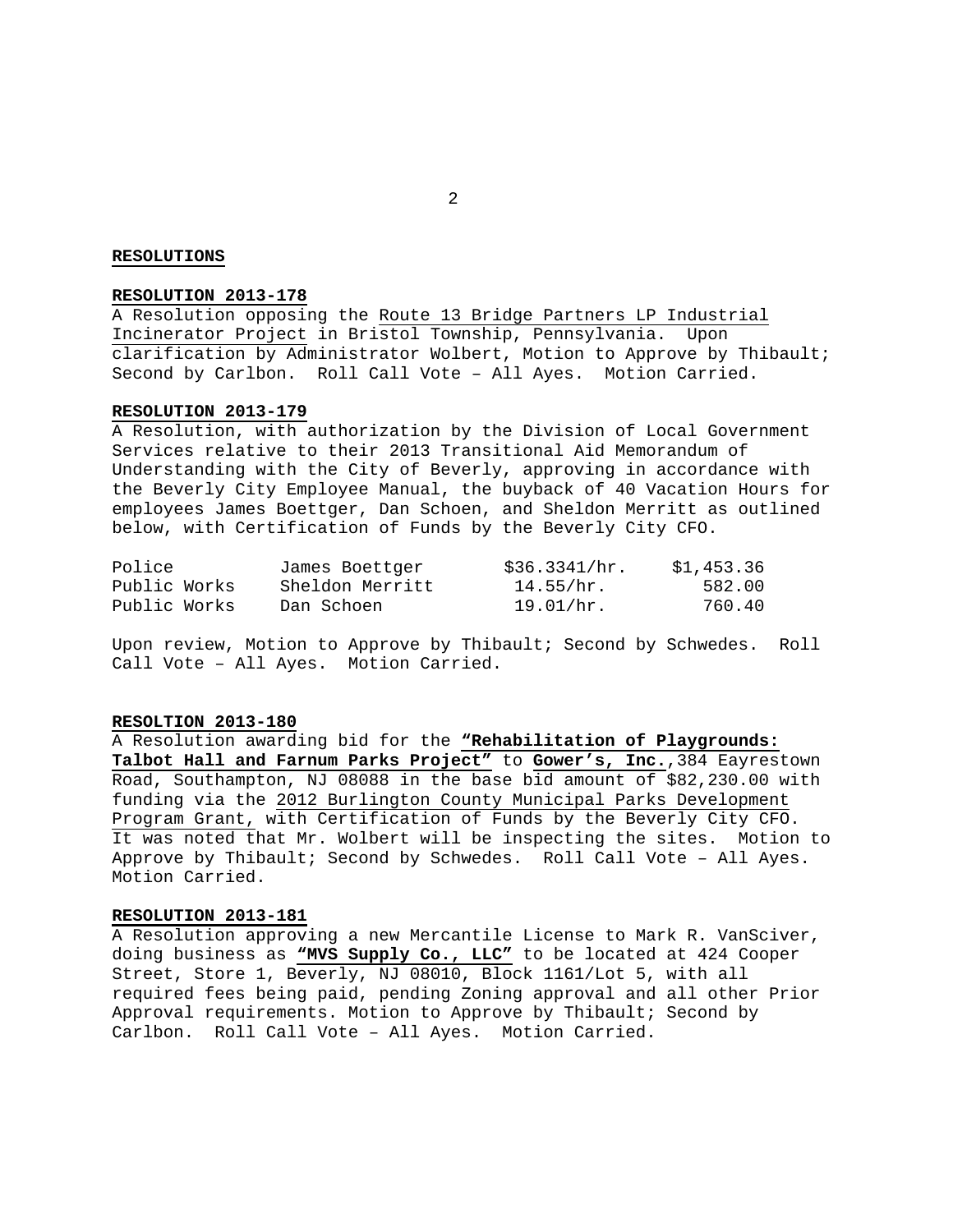## **RESOLUTION 2013-182**

A Resolution Canceling 2013 Budget Appropriations to Surplus. Motion to Approve by Thibault; Second by Schwedes. Roll Call Vote – All Ayes. Motion Carried.

## **RESOLUTION 2013-183**

A Resolution Transferring 2013 Budget Appropriations. Motion to Approve by Thibault; Second by Carlbon. Roll Call Vote – All Ayes. Motion Carried.

## **OLD BUSINESS**

Mr. Schwedes questioned re the City's Tax Collection percentage. He was advised that we are waiting for updated calculations.

**NEW BUSINESS** – None at this time.

#### **BILL LIST**

Upon review, Motion to Approve the December 19, 2013 Bill List was made by Thibault; Second by Schwedes. Roll Call Vote – All Ayes. Motion Carried.

**CORRESPONDENCE** – None at this time.

*(Note that all Correspondence will be handled/filed by and in the Office of the Municipal Clerk.)* 

## **COMMENTS/REPORTS**

The Mayor, Council Members, Administrator, Clerk and Professionals wished everyone a Merry Christmas and Happiest of Holidays, stating that we have had a good year.

## Administrator/Public Safety Director

Mr. Wolbert advised that City Engineer Bill Kirchner sends Merry Christmas and Happy New Year greetings to all. Mr. Wolbert then gave a year-end update on the City's Engineering projects as follows: ~Northwest Roads

 $\sim$ Phase I and II for Pine Street - \$131,000 to Capital to pay down our BANS.

~We have submitted for payment on the Cooper Street project in the amount of \$263,000 but dollars are yet to be received.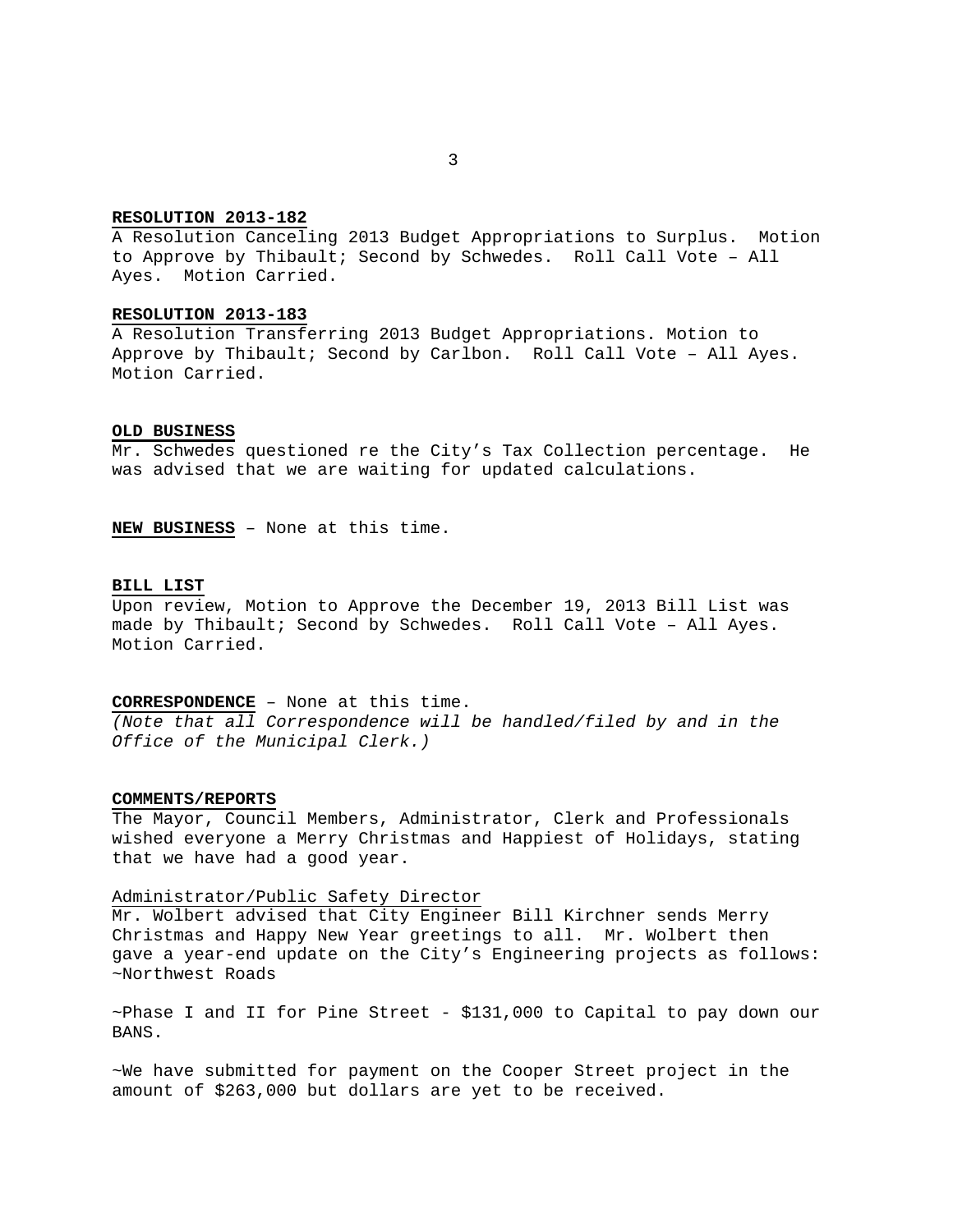~Farnum Park and Talbot Hall Park project is ongoing. The City didn't apply for the County Municipal Parks Grant for this year as we have no funds for soft costs.

~RFQ/Ps are now being reviewed for 2014 Professional Services.

~Deputy Court Administrator Alice Breen retired yesterday after fifteen years of service to the City. She will be missed, and we wish her a happy and healthy retirement. Reorganization of the Court will take place in January.

~We are working with the Police Department regarding training for the new year.

~We are working on revising the Ordinance for Rental Inspections so that all Taxes and Municipal accounts must be current prior to approving Rental properties as well as Inspections for Rental C.O.'s.

Court Administrator – November 2013 Report

**N.B.** Approval needed for October 2013 Court Administrator's Report and November 2013 Tax Collector's Report presented at Council's 12/10/13 Meeting, but not voted on at the time. Motion to Accept said Reports made by Thibault; Second by Schwedes. All in Favor. Motion Carried.

**PUBLIC COMMENT** – There was no Public Comment. *Please state you name and address clearly for the record.* 

**EXECUTIVE SESSION** – There was no Executive Session.

**Resolution 2013- :**

A Resolution of the Common Council of the City of Beverly to hold Executive Session in accordance with the Open Public Meetings Act, P.L. 1975, Chapter 231, permitting the exclusion of the Public from a meeting in certain circumstances which the Governing Body deem now exist:

> **\_\_\_\_\_Attorney Client Privilege \_\_\_\_\_Contractual Matters \_\_\_\_\_Current and/or Possible Litigation \_\_\_\_Personnel Matters \_\_\_\_\_Review of Executive Session Minutes**

**ACTION TAKEN AFTER EXECUTIVE:** \_\_\_\_\_YES \_\_\_\_\_NO \_\_\_X\_\_N/A